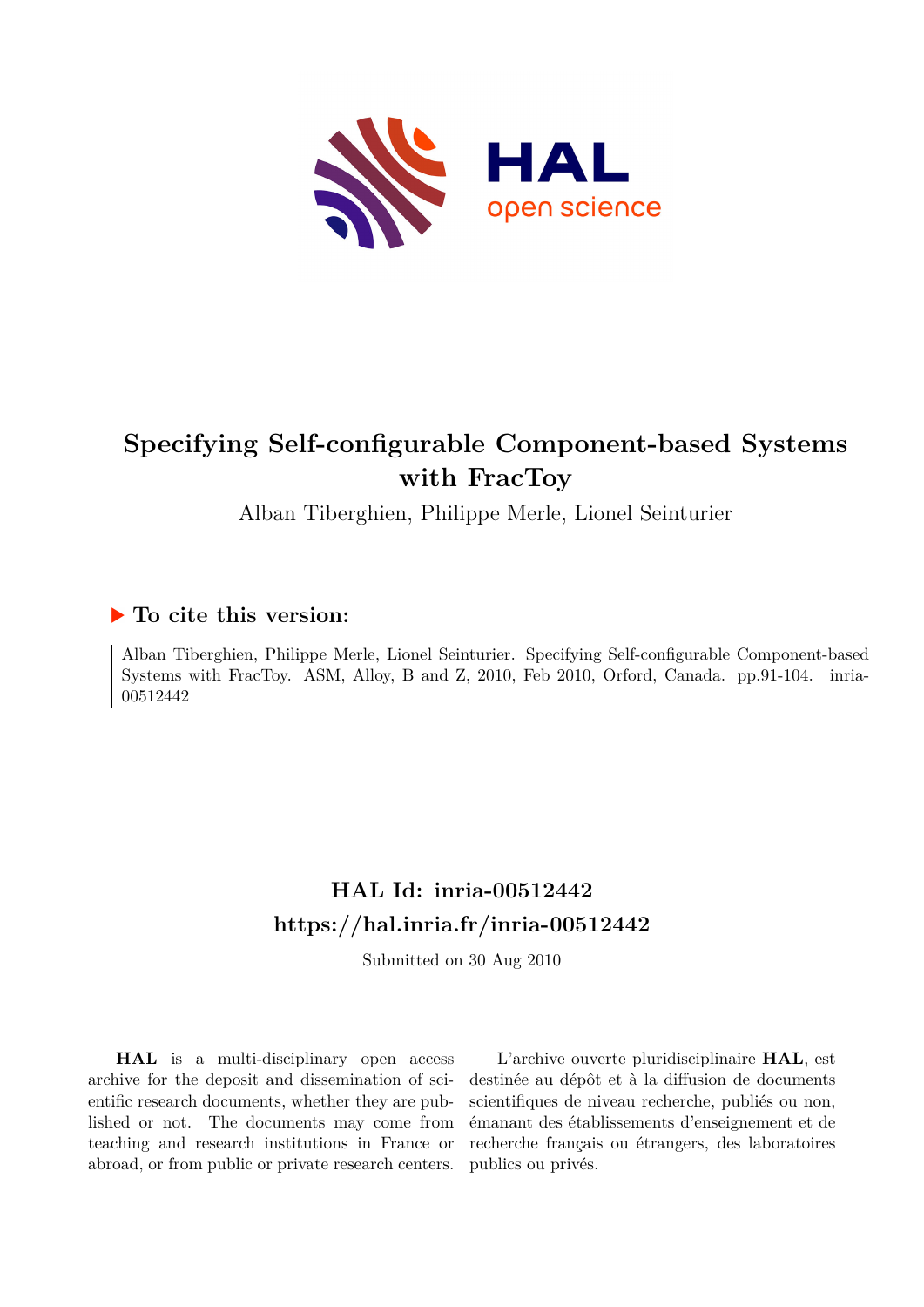## Specifying Self-configurable Component-based Systems with FracToy

Alban Tiberghien, Philippe Merle, and Lionel Seinturier

INRIA Lille - Nord Europe University of Lille 1 - LIFL CNRS UMR 8022 Villeneuve d'Ascq, France

firstname.lastname@inria.fr

Abstract. One of the key research challenges in autonomic computing is to define rigorous mathematical models for specifying, analyzing, and verifying high-level self-\* policies. This paper presents the FracToy formal methodology to specify self-configurable component-based systems, and particularly both their component-based architectural description and their self-configuration policies. This rigorous methodology is based on the first-order relational logic, and is implemented with the Alloy formal specification language. The paper presents the different steps of the FracToy methodology and illustrates them on a self-configurable component-based example.

Key words: Alloy, Autonomic Computing, Component-based Systems, Formal Specification, Methodology Self-Configuration

## 1 Introduction

Autonomic computing gathers systems that can manage themselves given highlevel objectives from administrators [12]. The idea is to design software which can provide efficient and continuous services to users without any human intervention. Self-configurability is a key property of any autonomous system, and means the capability of such a system to configure itself according to high-level policies automatically. For instance, software components [16] and connectors can be added or removed to/from a running software system according to evolutions of runtime conditions. These dynamic modifications of running software architectures can be described by high-level self-configuration policies. Here, one of the key research challenges is to define rigorous mathematical models for specifying, analyzing, and verifying such autonomous systems. Such a model must allow to detect errors and inconsistencies of high-level policies early at design time instead of during execution of targeted autonomous systems.

To tackle this problem, this paper presents the FracToy formal methodology to specify, analyse, and verify self-configurable component-based systems. This rigorous methodology is based on the first-order relational logic, and is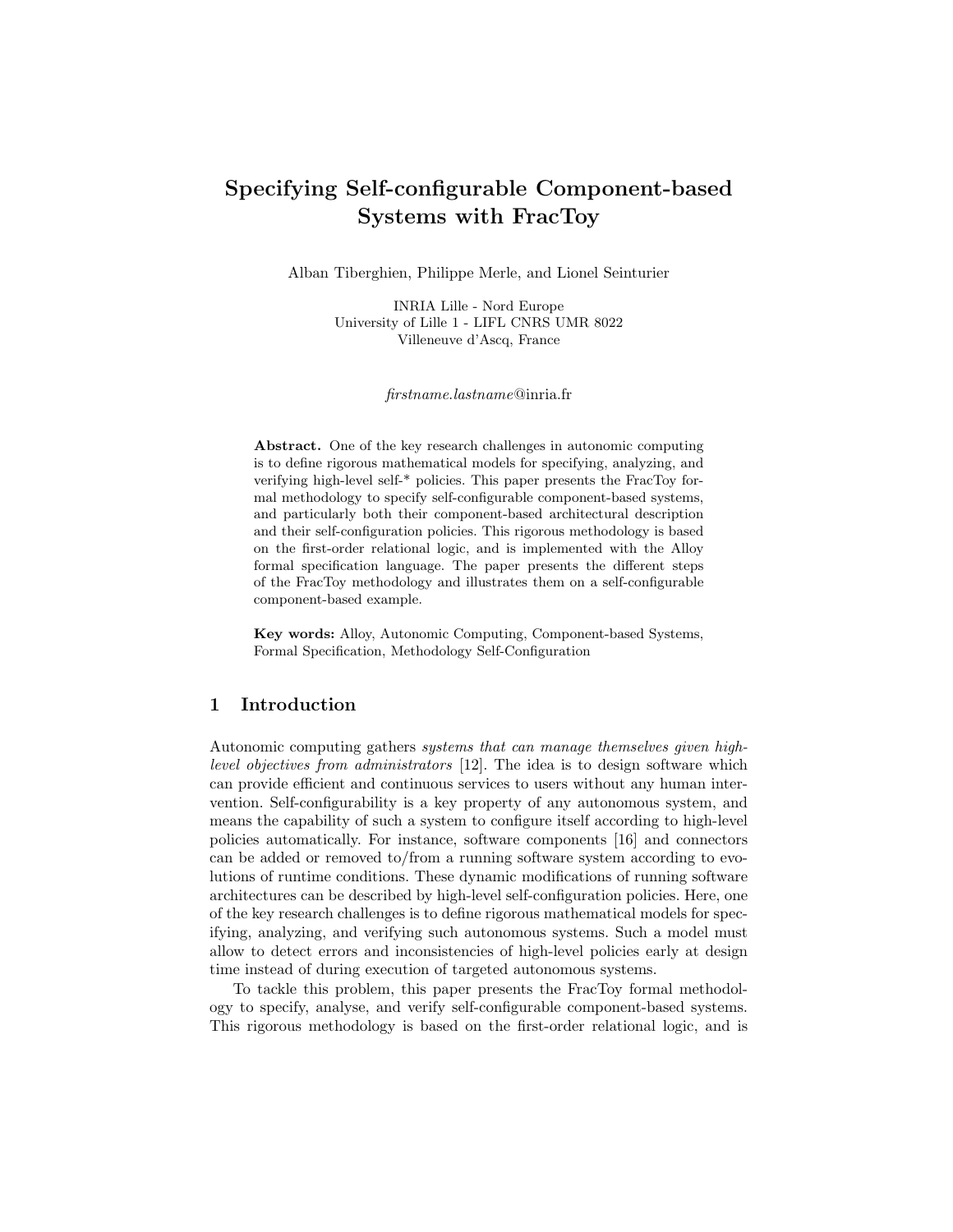implemented with the Alloy formal specification language [10]. This methodology is iterative and divided into two main steps. The first step consists in specifying the component model used to build applications. This step is itself divided into three sub-steps. This first sub-step consists in defining the formal syntax of the component model, both its core concepts and the relations between these concepts. Secondly, this component model is constrained in order to define its static semantics, i.e., the set of constraints that any application must satisfy. Thirdly, it is necessary to specify the dynamic semantics of the component model, i.e., the set of operations allowing to update the architecture of running applications. Here, this dynamic semantics must be defined in a way allowing self-configurability of applications. Then, the second step of the FracToy methodology is to specify self-configurable component-based applications. Their components are defined by extending the core concepts of the component model and their self-configuration policies are defined as first-order logic constraints. Furthermore, the FracToy methodology allows to highlight and verify properties like the consistency of both the static semantics and self-configuration policies, and the commutativity of dynamic operations.

This paper is organized as follows. Section 2 presents the FracToy methodology and its different steps. Section 3 illustrates the methodology on a selfconfigurable component-based "Room" example. Section 4 discusses related works. Finally, Section 5 concludes and draws perspectives of FracToy.

## 2 The FracToy framework

FracToy is a framework that introduces a methodology, based on the Alloy [9], for the formal description of self-configurable component-based systems.

#### 2.1 Alloy in a nutshell

The Alloy formal specification language fits with the fist-order relational logic [10]. The manipulated concepts are sets (Alloy signatures) that can be brought together using relations (Alloy signature fields). Alloy models are described with these two concepts and are constrained using facts or predicates. A fact is an expression that the whole model must always satisfy. A predicate is a parametrizable constraint which is applied only when invoked. As facts, predicates can be applied on the whole systems but also just on a specific signature. Furthermore, the language provides a model analyser. The Alloy Analyser can be used as a model finder (invoked with the Alloy run command) that instantiate all the models that satisfy the Alloy specification. It can also be used as a counter-example finder (invoked with the Alloy check command) in order to counter-example models that don't satisfy assertion (defined with the Alloy asset keyword). The combined use of the model finder and of counter-example finder allows fast iterative debugging, during the design process.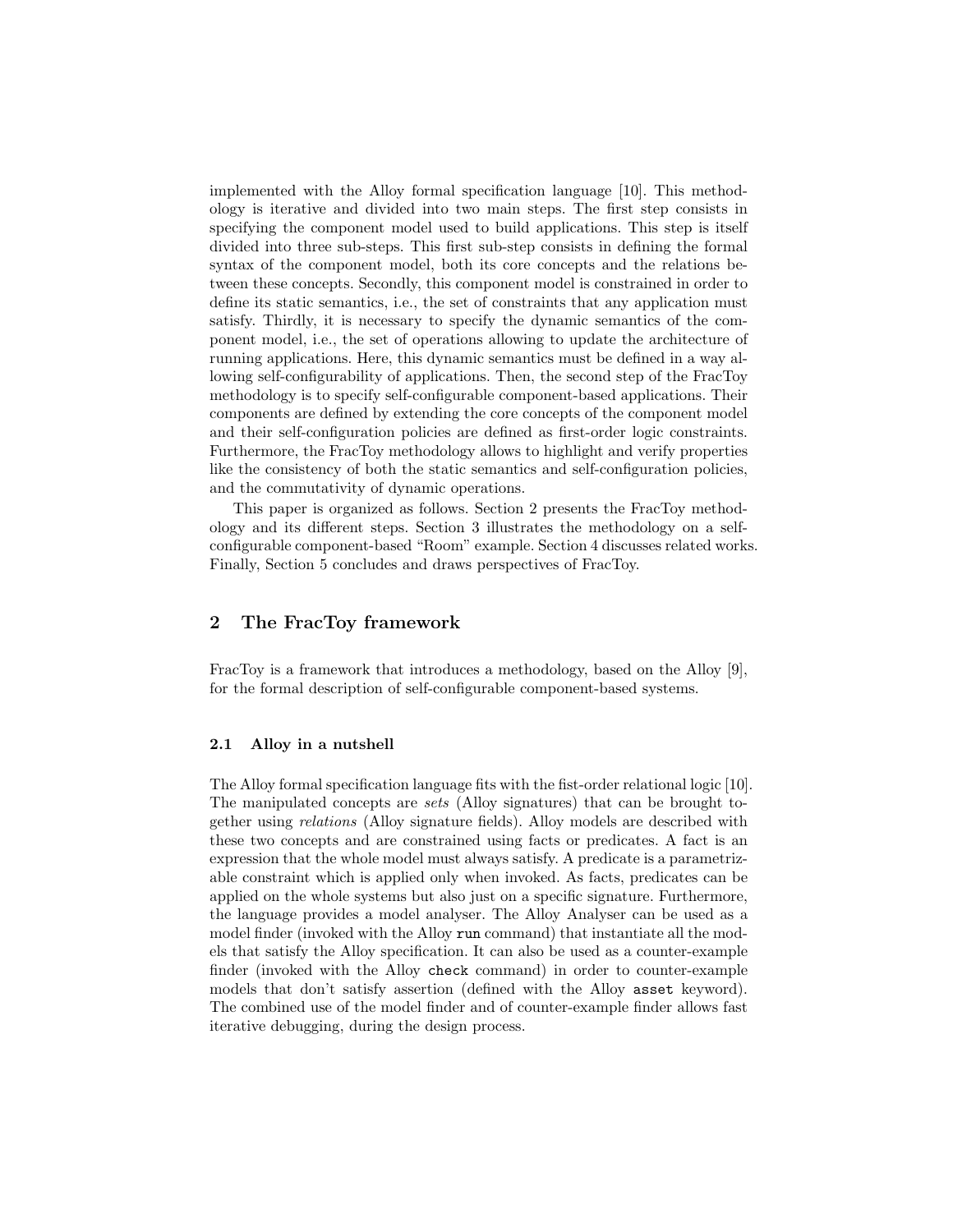#### 2.2 The FracToy methodology

The FracToy methodology proposes a use of Alloy for specifying, verifying and analysing self-configurable component-based systems. This rigorous and iterative methodology is divided into the two following steps and illustrated by the Figure 1:

- 1. Specification of the component model composed of three sub-steps.
	- (a) The formal syntax: This step consists in defining each core concept of the component model and the relations between these concepts. Each concept is an Alloy abstract signature. Alloy signature fields define how and what concepts can be bound to a given concept. At this step, the model is not constrained but basic restrictions are nervertheless specified using the one, lone and set keywords in order to define the cardinality of the relations.
	- (b) The formal static semantics: The static semantics of the component model is the set of constraints restricting the model. These constraints can be facts establishing what is possible to model with the component model. They can also be predicates in order to define finer-grain constraints that just concern certain concepts.

Consistency checking: Once the static semantics is specified, it is possible to run a consistency test in order to verify that the constrained component model is instantiable. If tests don't pass, a correction/refinement loop can be performed on this step or on the previous step.

(c) The formal dynamic semantics: Operations that dynamically update the running system must be specified in a way to preserve the self-configurable nature of the architecture. It is important to clearly identify the different states that the systems can reach. By fixing the pre-conditions and post-conditions, these operations define what is preserved during the changes of state of the system.

Properties checking: These checks ensure that the dynamic of the system is well specified. For example, they ensure that add/remove operations are commutative. Indeed, all operations of the system have its inverse operations and the couple of operations must be commutative in order to have the certainty that it is possible to roll back in a stable state after applying an operation on the system.

2. Specification of the self-configurable system: Each component of the self-configurable architecture is a signature extending a concept of the component model. In the context of component-based architecture specification, the declaration part of the signature is dedicated to the declaration of services, references and/or sub-components. The Alloy one, lone and set keywords are used to specify the cardinality of these relations. The constraint part of the signature is dedicated to the definition of the assembly. In this part, constraints are used to map the previously declared fields to the concepts of the component model. Additional constraints can be added in order to limit the use of components in the case of the component model is not enough restrictive.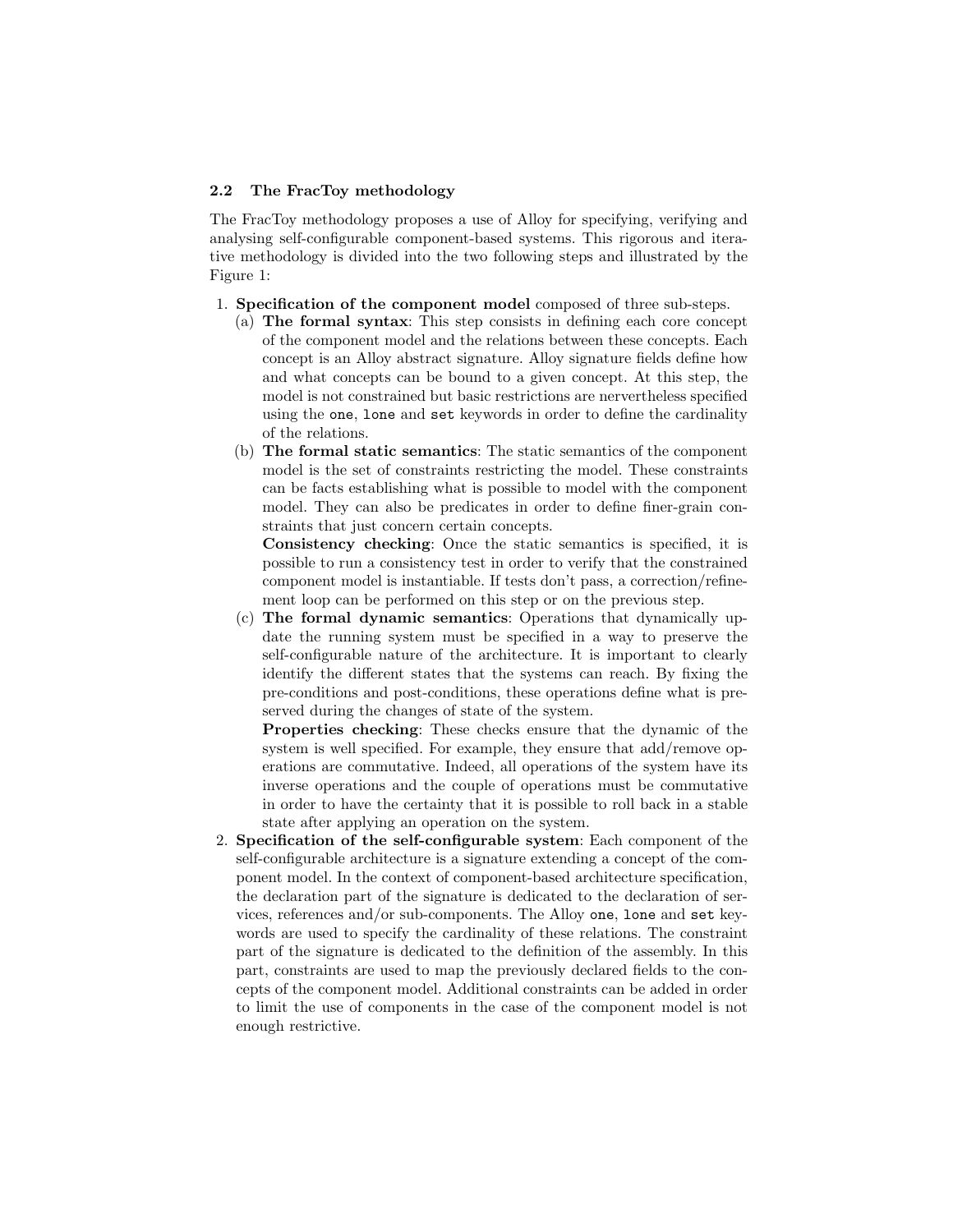Self-configuration policies definition: Self-configuration policies are directly defined in the constraint part of the component signature. Indeed, in our approach, self-configuration is managed by components themselves. Consistency/Properties checking: Here, it is possible to check the consistency on the full specified architecture and to verify that the self-configuration policies are efficiently applied and conform to the requirement.



Fig. 1. The FracToy methodology

## 3 FracToy in action

Following the methodology presented in Section 2, this section provides the specification of a self-configurable component-based system, the "Room" use case, presented in Section 3.1. First, the component model is specified in Section 3.2 and, then, the "Room" self-configurable architecture is specified in Section 3.3. Verification and analysis are performed in Section 3.4.

## 3.1 The "Room" scenario

The scenario describes the case where a mobile user enters a room and wants to keep in touch with news and services provided by the room. The user's mobile device can receive news from the room and once s/he has obtained the expected information, s/he can visualise them on a screen or print them, according to the features available on her/his mobile device.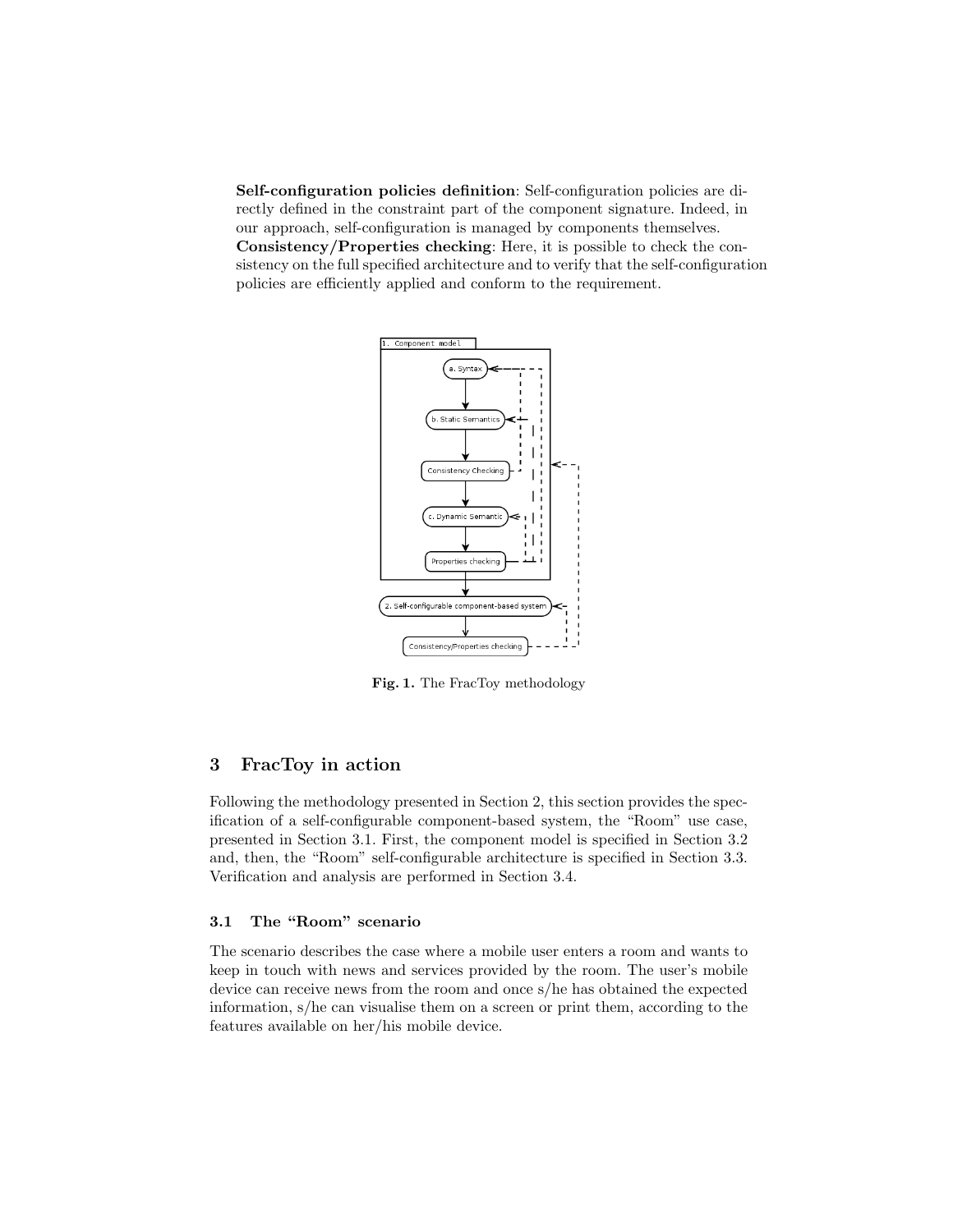More precisely, there is a news provider that broadcasts news in the room. The room provides two kinds of output devices: screen and printer. The room is aware of the presence of all mobile devices. When a new mobile device (e.g. PDA, smartphones, etc.) enters the room, it is automatically connected to the news provider and to the screen and/or the printer devices according to the type of output devices it supports. For example, a PDA can print and display whereas a smartphone can only print because of power and energy restrictions. Finally, several mobile devices can be in the same room at the same time.

A component-based architecture description The Room scenario can be reified as a self-configurable component-based systems. The room and all devices are components. Each component has a variable number of input and output ports (communication points) respectively called services and references. The NewsProvider component has no service and its number of references (of type News) is not statically defined and can evolve according to the number of MobileDevice components contained in the Room component. Each MobileDevice component has one News-typed service and the number of references and their types (either DisplayableNews or PrintableNews) are specific to each type of mobileDevice. According to the informal definition, the PDA component has a reference of type *DisplayableNews* and a reference of type *PrintableNews* whereas the *Smartphone* component has only a reference of type *PrintableNews*. Selfconfiguration is performed when a MobileDevice component is added to the Room component. In this case, all bindings are automatically established between the MobileDevice components and other components.

#### 3.2 Specification of the component model

Informal specification Our use case is not based on an existing component model, the presented component model remains consistent with the Szyperski component definition given in [16] in the way that "a component is a unit of composition with contractually specified interfaces and context dependencies only". The elementary entity of our model is Component. As this component model is hierarchical, a component can be either Composite, i.e. a component that can contain sub-components, or Primitive, i.e. a component implemented in a programming language. Port represents typed communication access points to a component. A port is either a Service (providing functionality) or a Reference (requiring functionality). Finally, it is possible to bind a reference to a service in order to explain communication channels between components. As our work takes place in a context of dynamic environments, this component model has to deal with this concern. That is why it is important to notice that when we use the term "component" or "port" it must be understood "a state of a component" or "a state of a port". Indeed an instance of a component models a certain state of the component. Each state is identified by an  $Id$ . Components have a *cid* and ports have a pid. If two different component instances have the same id, that means that we are semantically dealing with the same component but in different states.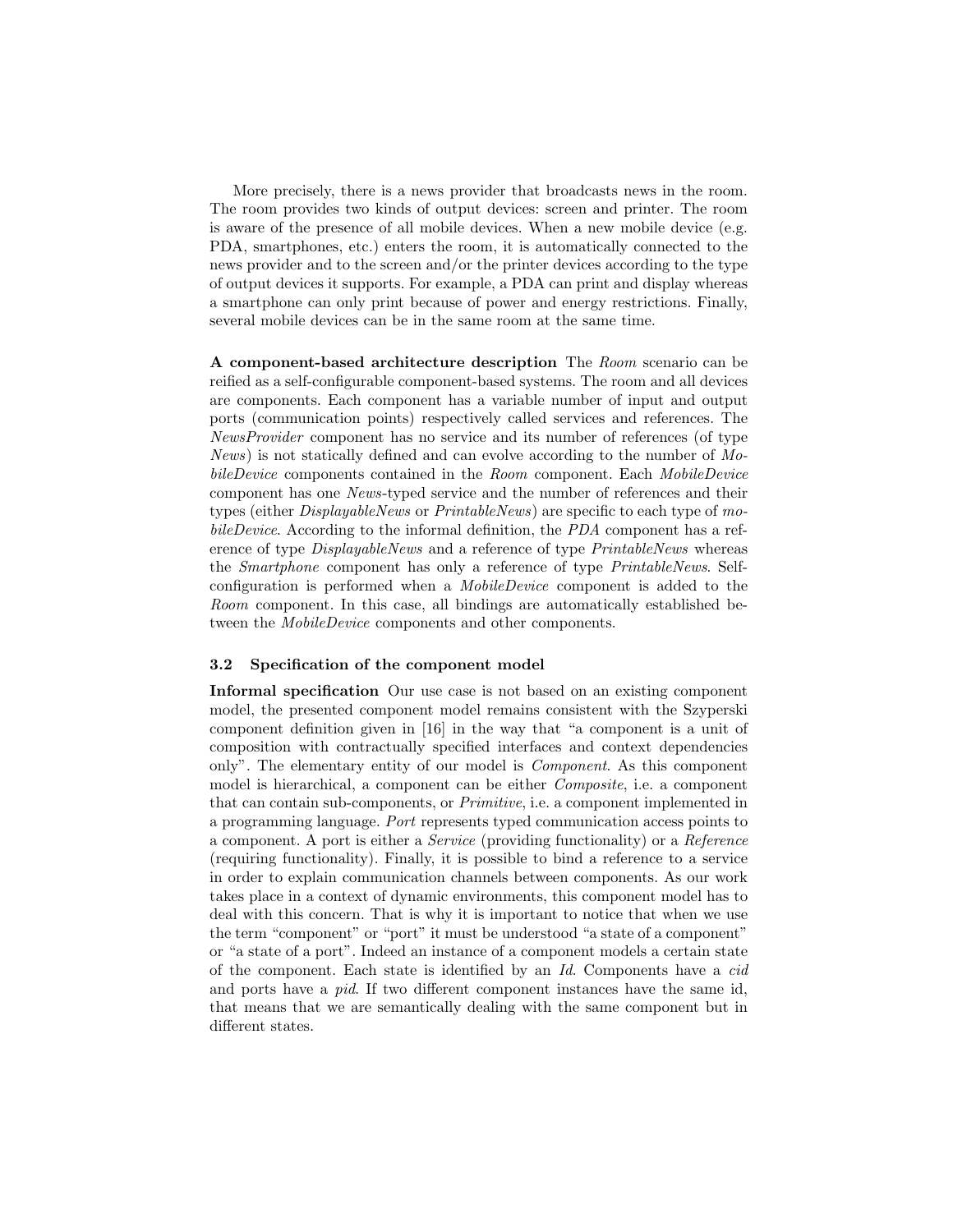Figure 2 represents the UML-like diagram of the key-concepts of the component model and their relations.



Fig. 2. UML-like diagram of the component model

The formal syntax We first declare the signature named Component (line 2). The fields services (line 4) and references (line 5) allow to respectively put in relation a component to its set of Services and References. Each component has a field *cid* (line 3) which represents the identity of the component (line 0). Two signatures specialize ("extends" in Alloy) the concept of component. The Primitive signature (line 7) just allows to directly manipulate this concept and to have a type for this kind of component. It is the same principle for the *Composite* signature (line  $10$ ) whereas it is possible, with this set, to associate (line  $11$ ) a component to other components (semantically its sub-components).

```
0 sig Id {}
1
2 abstract sig Component {
3 cid : one Id,
4 services : set Service ,
5 references : set Reference
\, 6 \,abstract sig Primitive extends Component{}
                                              \mathbf{8}9
                                              10 abstract sig Composite extends Component{
                                              11 subComponents : set Component
                                              12
```
In this component model, the Port signature (line 14) is a typed (line 16) communication access point of a component. In the same way as component, ports have an identity pid (line 15). Service (line 18) and Reference signatures (line 20) correspond to the functionality that a component provides and requires, respectively. The boundTo field (line 21) allows to bind a reference to a service. A reference can be bound to zero or one service and as a consequence a reference can exist even if it is not bound (specified with the Alloy lone keyword).

```
12 abstract sig Type {}
13
14 abstract sig Port {
15 pid : one Id,
16 type : one Type
17 }
                                                   18 sig Service extends Port {}
                                                   19
                                                   20 sig Reference extends Port {<br>21 boundTo : lone Service
                                                        boundTo: lone Service
                                                   22
```
The formal static semantics In addition of the formal syntax, the static semantics of the component model is defined as a set of constraints in order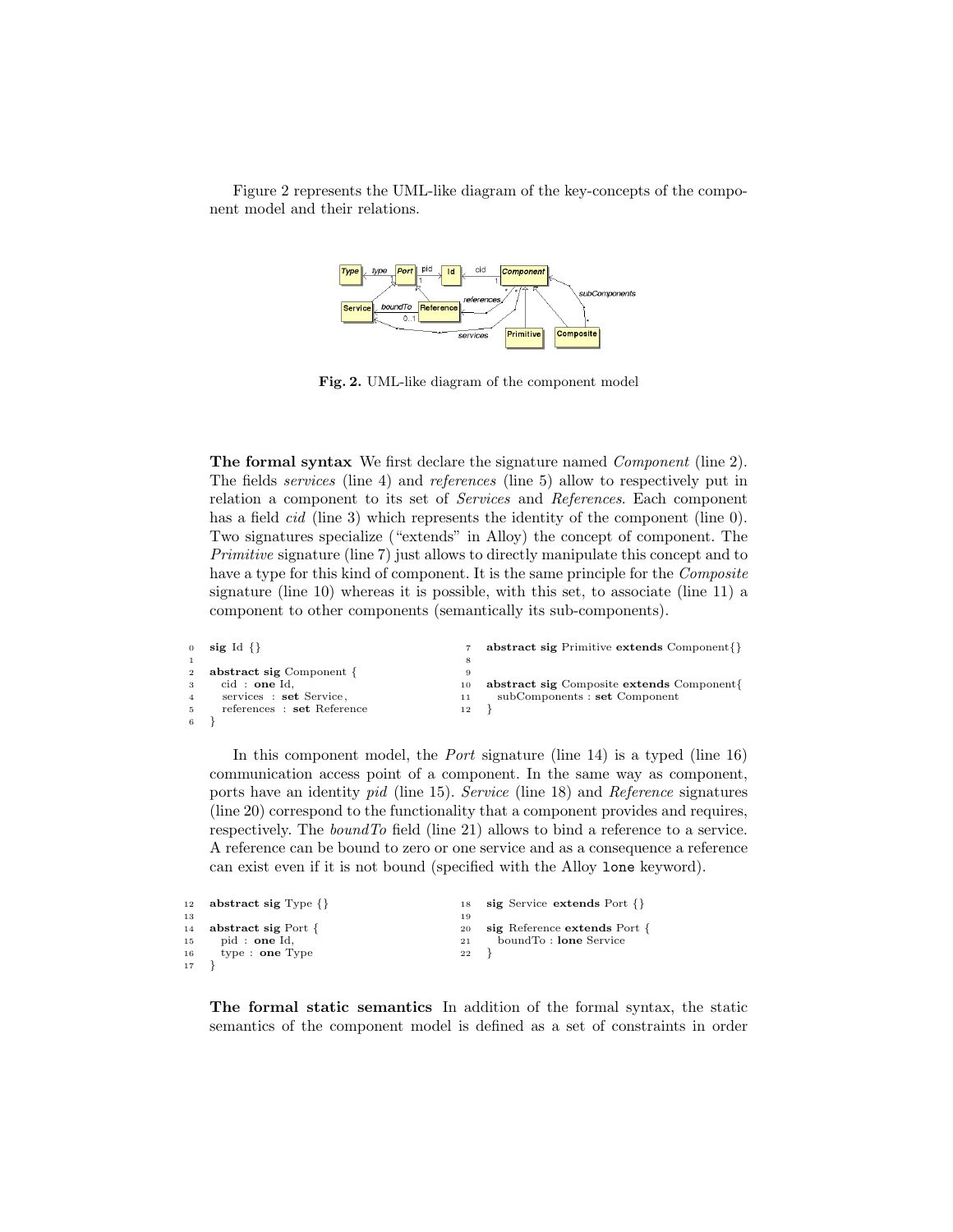to avoid certain use cases. The fact AllPortsAffectedToOneComponent (line 22) forces that all ports of a system are owned by one and only one component i.e. can be shared by two distinct component instances only if they have the same identity. The fact *AllBindingsInTheSameComposite* (line 29) ensures that all references of a sub-component are bound to a service of a sub-component of the same composite. The fact *NoBindingBetweenUncompatibleTypes* (line 36) just forbids that a binding is established if the types of the reference and the service are not the same. The fact *CompositeNotContainItself* (line 39 avoids that a composite contains itself in its sub-components. The bind predicate (line 42) declares a binding between a reference and a service. This statement chooses a reference in the set of references and binds it to the service (line 43).

```
22 fact AllPortsAffectedToOneComponent {
23 all p : Port {<br>24 all c, c' :all c, c' : Component {
25 (p in c .( services +references) and p in c'.( services +references)) implies c.cid = c'.cid
2627 }
28 }
29 fact AllBindingsInTheSameComposite{
30 all c : Composite {
31 all ref : c subComponents.references {
32 ref .boundTo in c.subComponents.services
33 }
34 }
35 }
36 fact NoBindingBetweenUncompatibleTypes {
37 all r : Reference, s : Service | r type != s type implies r bound To != s
38 }
39 fact CompositeNotContainItself {<br>40 all c : Composite \vert c \text{ not in } c.
       all c : Composite | c not in c.subComponents
41 }
42 pred Composite.bind[references : set Reference, service : one Service] {
43 one ref : references {
44 ref . bound To = service
\left\{\n \begin{array}{c}\n 45 \\
 46\n \end{array}\n \right\}46 }
```
A test of consistency can be performed on the formal specification of this component model. This test consists in asking to the analyser to instanciate a model in an arbitrary (but coherent) scope. Here, *ComponentModelConsistency* test can be run, i.e, the analyser is able to instanciate a model that satisfy all the defined constraints. In other words, this core of concepts is consistent and can be a sure basis for more complicated architectures.

ComponentModelConsistency : run {} for 20

The formal dynamic semantics The last part of the specification of the component model is its dynamic semantics. In the context of our example, the dynamic semantics of the addition and the removal of a component in a composite has been formally specified. The two predicates addComponent (line 46) and removeComponent (line 53) are semantically commutative and are built following the same logic. In order to modelize the dynamicity of an addition (removal resp.), a predicate formalizes the change of state due to the operation execution. The two first parameters of these predicates, c1 and sc1, symbolize the state of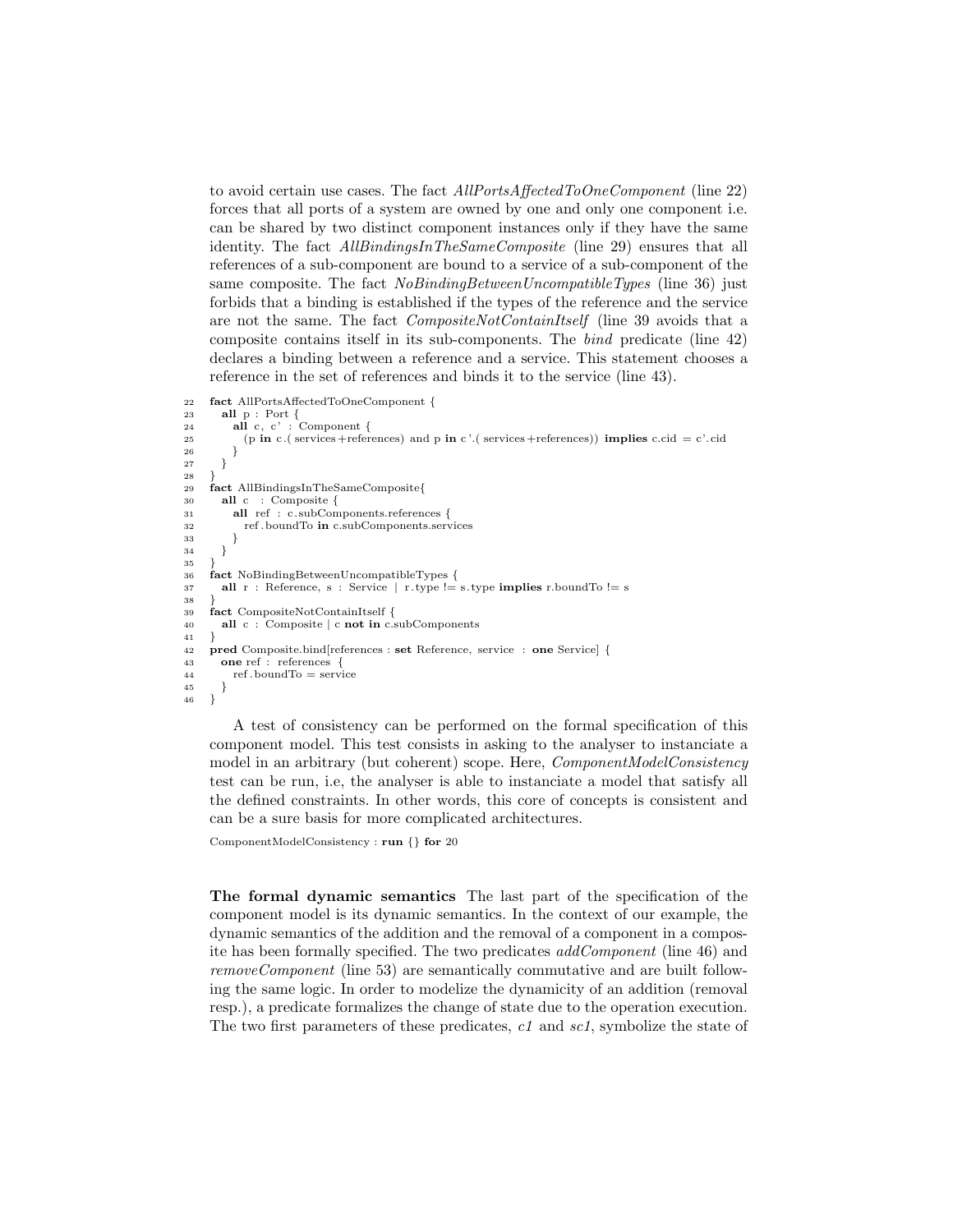the system before the operation execution, and the two last parameters  $c\hat{z}$  and sc2, symbolize the state of the system after the operation execution. A semantics for these actions is to formalize that the resulting state of a component addition (removal resp.) is the start state plus (minus resp.) the component to add (remove resp.) and there is nothing more nothing less element in the architecture. This semantics is too strong in our case of self-configurable component-based system. Indeed, according to our *Room* example, when a *MobileDevice* component is added in the Room composite, the self-configuration policies are applied and as a consequence bindings are created between components and, thus, there is more that the new MobileDevice component in the Room composite. That is why it is important to notice that these operations don't ensure the strict equality of the system state (modulo the addition/removal of the component) but are based on the notion of state equivalence. Indeed both operations ensure the preservation of at least all that were present in the initial state of the system but it is not forbidden that the final state contains more elements.

Based on this logic, the addComponent predicate constrains the component sc1 not to be in the sub-components of the component c1 (line 47). The final composite  $c2$  is constrained to be equivalent to the initial composite  $c1$  (line 48) and the final component  $\alpha z$  to be equivalent to the initial added component sc2 (line 49). Finally, the component sc2 must be in the sub-components of the composite c2 (line 50). It is exactly the opposite for the remove Component predicate.

```
46 pred addComponent[c1 : Composite, sc1 : Component, c2 : Composite, sc2 : Component] {
47 sc1 not in c1.subComponents
48 compositeEquiv[c1, c2]
49 componentEquiv[sc1, sc2]
50 sc2 in c2.subComponents
51 }
52
53 pred removeComponent[c1 : Composite, sc1 : Component, c2 : Composite, sc2 : Component] {
54 sc1 in c1.subComponents
55 compositeEquiv[c2, c1]
56 componentEquiv[sc2, sc1]
57 \quad \text{sc2 not in c2.subComponents}58 }
```
The relation of equivalence used for the formalization of the addition and the removal of a component in a composite is specified through the three following predicates. Two components are equivalent (line 58) if they have the same identity (line 59) and if their services and references are equivalent (lines 60 and 61). Two port sets are equivalent (line 63) if all ports of the first set (line 64) have an equivalent port in the second set (line 65). Two ports are equivalent is they have the same identity (line 66) and the same type (line 67). Finally, two composites are equivalent (line 71) if they are equivalent components (line 72) and if all sub-components of the first composite have its equivalent in the second composite (lines 73-75). This formalization allows to support self-configuration policies as shown in Section 3.3.

<sup>58</sup> pred componentEquiv(c1 : Component, c2 : Component) {

 $59$  c1. cid = c2. cid

<sup>60</sup> portEquiv[c1.references , c2. references ]

<sup>61</sup> portEquiv[c1.services , c2. services ]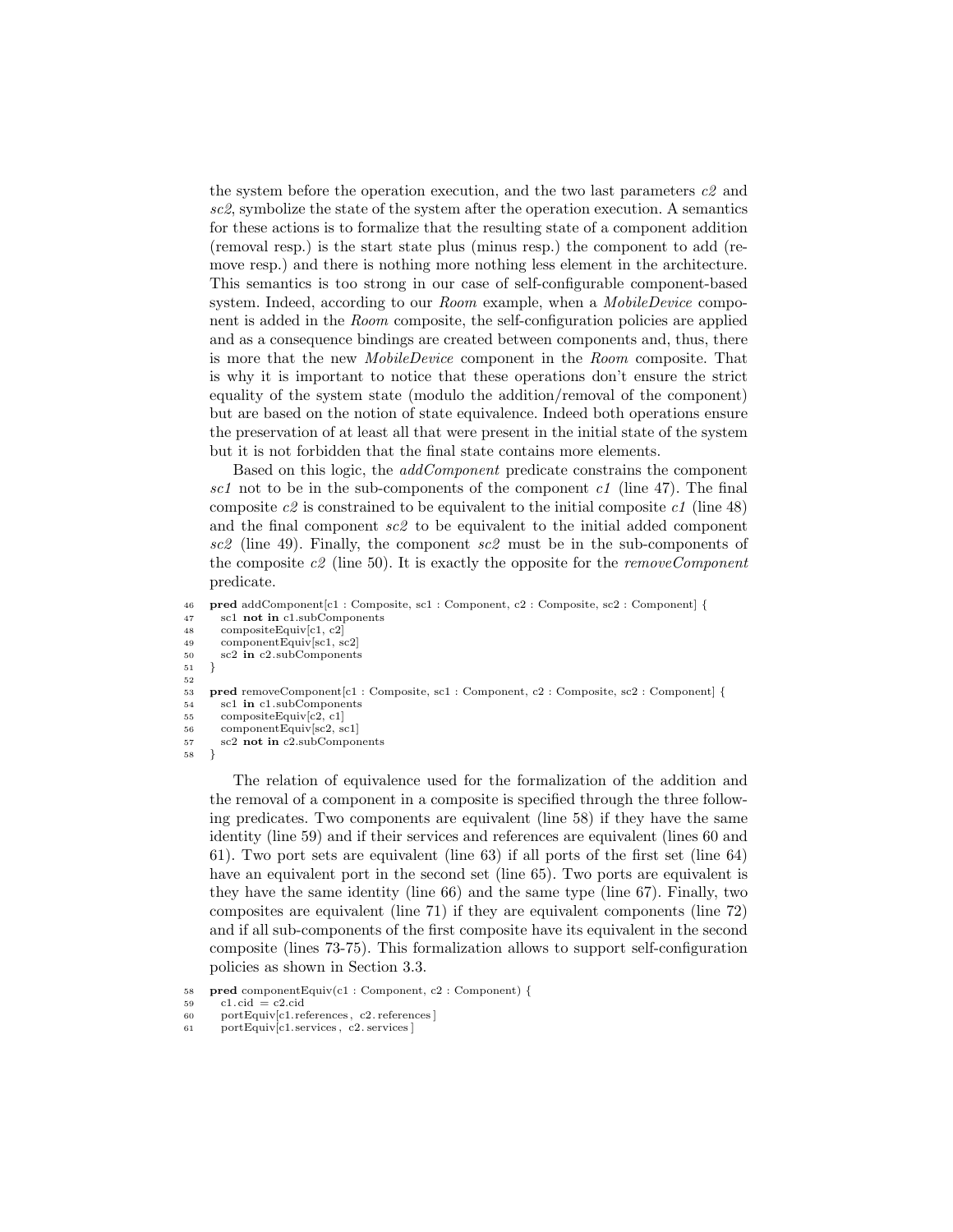```
62 }
63 pred portEquiv(portSet1 : set Port, portSet2 : set Port) {
64 all p1 : portSet1 {<br>65 one p2 : portSet2one p2 : portSet2 {
66 p1.pid = p2.pid<br>67 p1.type = p2.ty
               p1.type = p2.type68<br>69
         \}70 }
71 pred compositeEquiv(c1 : Composite , c2 : Composite){
72 componentEquiv[c1, c2]
73 all sc1 : c1.subComponents {<br>74 one sc2 : c2.subComponents
74 one sc2 : c2.subComponents {<br>
componentEquiv[sc1,sc2]
                 componentEquiv[sc1,sc2]\begin{matrix} 76 \\ 77 \end{matrix} \qquad \qquad \Big\}\begin{matrix} 77 \\ 78 \end{matrix}78 }
```
An important property can be checked thanks to the Alloy analyser on the dynamic addition and removal of a component in a composite. Semantically the addComponent and removeComponent are two commutable operations. The AddRemoveCommutable assertion checks that adding a component in a composite then removing it keep the system in the same state. In other words, this assertion tests that the two predicates are commutable.

```
assert AddRemoveCommutable {
  all c1, c2 : Composite, sc1, sc2 : Component {
   addComponent[c1, sc1, c2, sc2] implies removeComponent[c2, sc2, c1, sc1]
  }
}
check AddRemoveCommutable for 10 expect 0
```
### 3.3 Specification of the self-configurable Room system

In a general way, the "Room" example is specified by extending the component model. Three singleton types,i.e., News, DisplayableNews, and PrintableNews, are first defined. They respectively correspond to the type of each service and reference port (singletons are obtained thanks to the Alloy one keyword).

83 one sig News, DisplayableNews, PrintableNews extends Type {}

Specification of the primitive components NewsProviders is a primitive component (line 83). It provides no service (line 86) but requires a set of references named r (line 84). All these references are of type News (line 87) and it can not require other references than  $r$  (line 88).

```
83 sig NewsProvider extends Primitive {
84 r : set Reference
85 } {
86 no services
87 r.type = News
```
88 references  $= r$ <br>89 } 89 }

> Printer and Screen are two other primitive components (lines 89 and 97 resp.). Both require no reference (lines 92 and 100 resp.) but they provide a service named s (lines 90 and 98 resp.). This service is of type *PrintableNews* for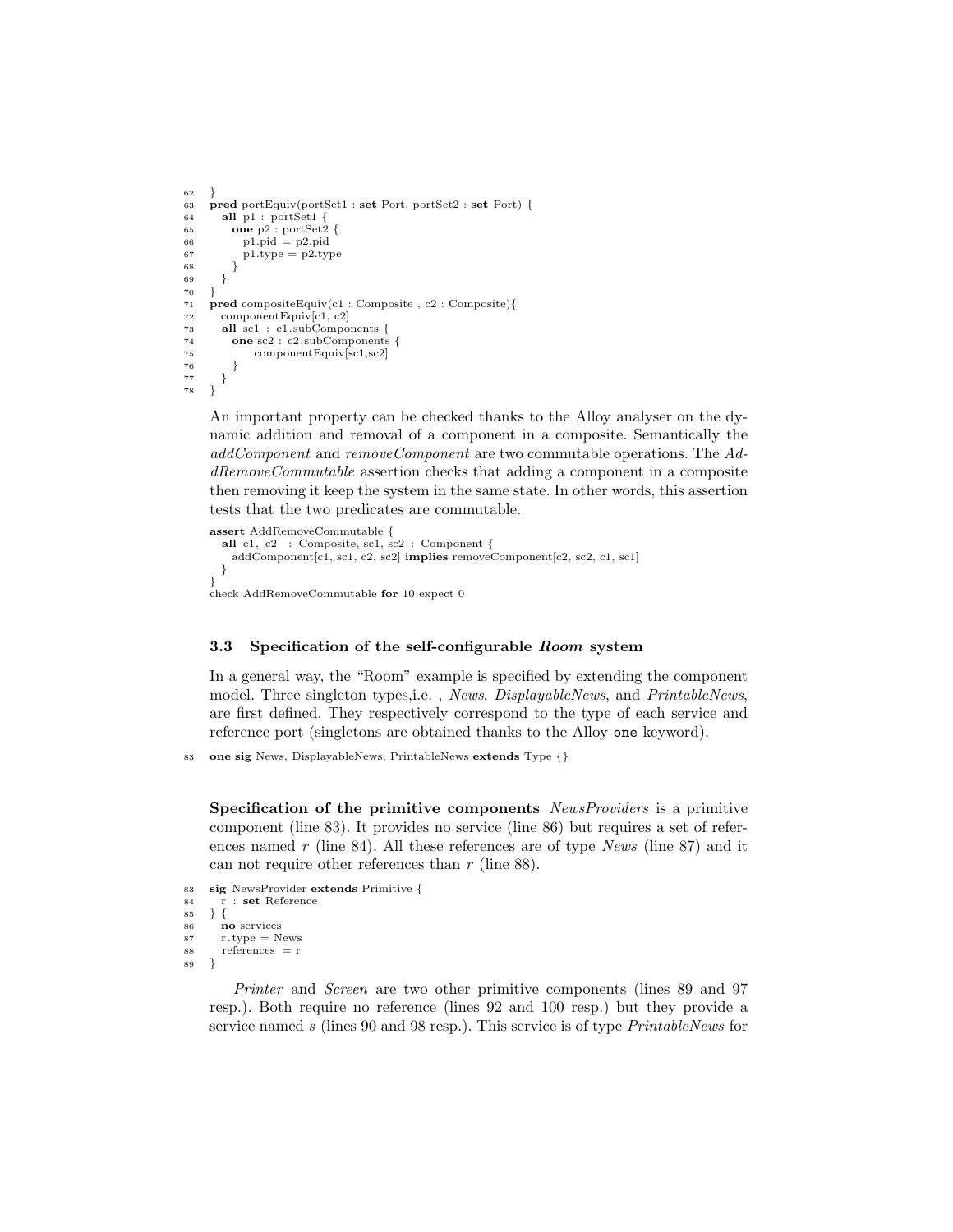the *Printer* primitive (line 93) and of type *DisplayableNews* for the *Screen* one (line 93). They can not provide other services than s (lines 94 and 102 resp.).

MobileDevice is an abstract primitive component (line 96) for modeling any mobile device.

```
89 sig Printer extends Primitive {
90 s : one Service
91 } {
92 no references
93 s. type = PrintableNews
94 services = s
95 }
96 abstract sig MobileDevice extends Primitive {}
                                             97 sig Screen extends Primitive {
                                             98 s : one Service
                                             99 } {
                                            100 no references
                                            101 s .type = DisplayableNews
                                            102 services = s<br>103103 }
```
Specification of the Room composite After having defined the different primitive components of the architecture, the Room composite can be specified (line 103). As this composite is autonomous, it doesn't declare neither services (line 109) nor references (line 110). It contains at least three primitives declare as a relation between the Room and the primitive sets (lines 104-106). Here the relation name represents the name of the sub-component. The Alloy one keyword means that there can be only one *NewsProvider*, one *Printer*, and one *Screen*. The mobileDevices field declares a pool of MobileDevice. Indeed, as the Room composite is open to different incoming/outcoming mobile devices, we have modelised this by the use of a set of MobileDevice (line 107). The constrain in line 111 specifies that these components are effectively declared as sub-component of the composite and that it can not have other kind of components in a Room.

In our methodology, the self-configuration policies are expressed as a contraint. These policies are declared in the signature of the composite that manages the self-configuration. Thus, the self-configuration policy of this use case specifies that, for all mobile devices contained in a room (line 114), all services of this mobile device (line 115) and of type News is bound from one reference of the NewProvider component (line 116). Regarding the mobile device references, there are two cases. If the reference is of type *DisplayableNews*, this reference is bound to the service provided by the Screen component (line 119). If the reference is of type *PrintableableNews*, this reference is bound to the service provided by the Printer component (line 120).

```
103 sig Room extends Composite {
104 newsProvider : one NewsProvider,<br>105 printer : one Printer.
       printer : one Printer,
106 screen : one Screen,<br>107 mobileDevices : set 1
       mobileDevices : set MobileDevice
108 } {
109 no services
110 no references
111 subComponents = newsProvider + printer + screen + mobileDevices
112
113 //SELF−CONFIGURATION POLICY
114 all md : mobileDevices {
115 all serv : md.@services
116 serv type = News implies bind[newsProvider.r, serv]
117 }
118 all ref : md.@references {
119 ref .type = DisplayableNews implies bind[ref, screen.s]
```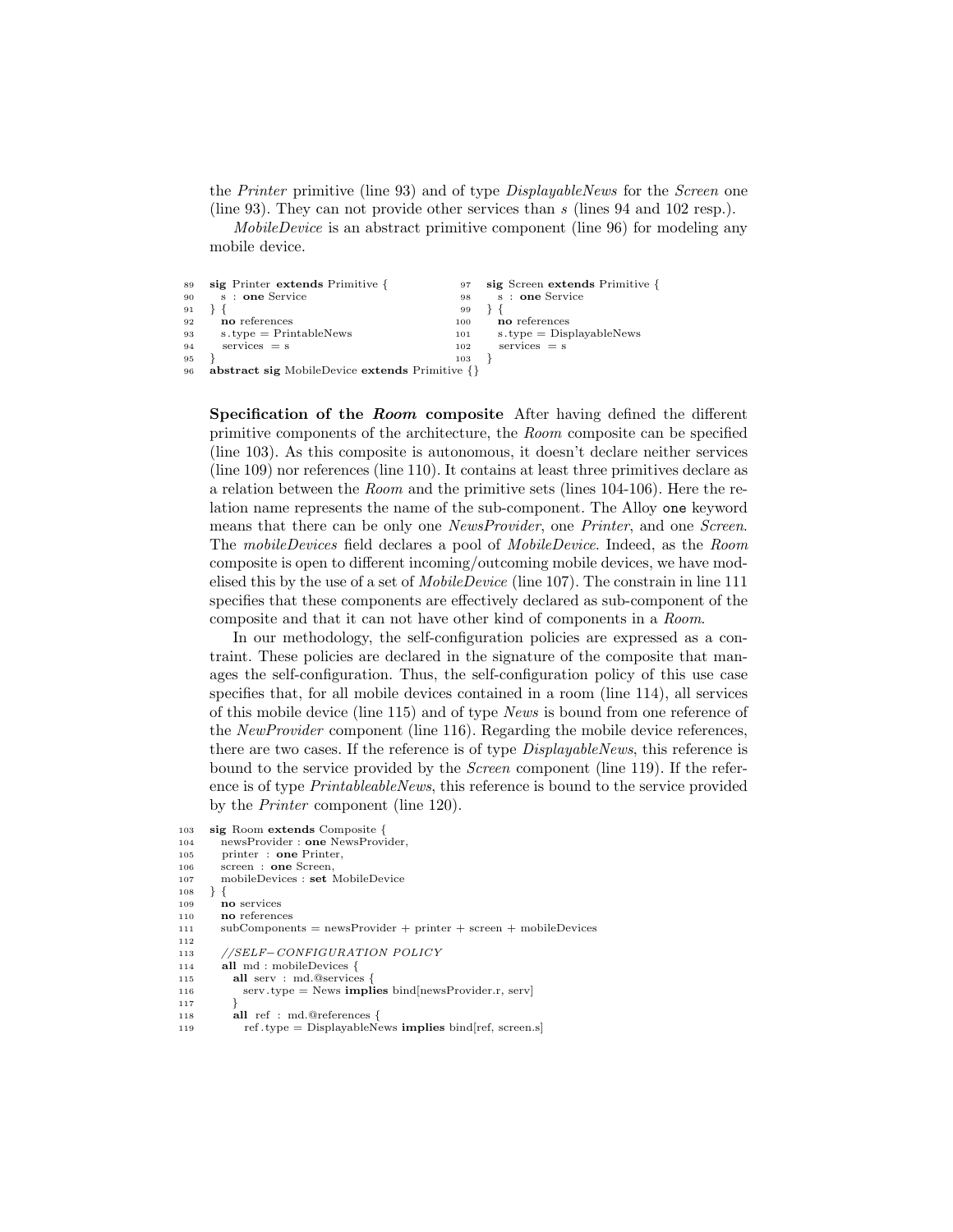```
120 else ref type = PrintableNews implies bind[ref, printer.s]\begin{array}{cc} 121 \\ 122 \end{array} \qquad \quad \}122 }
123 }
```
The specification of specific mobile devices PDA and SmartPhone are both MobileDevice components. Both provide only one service s of type News (lines 124, 128, 131 and lines 135, 138, 141). The difference is done by the reference that these mobile devices require. Both require one reference of type PrintableNews (lines 125, 129 and lines 136, 139) but, in addition, the PDA requires one reference of type *DisplayableNews* (lines 126, 130).

```
123 sig PDA extends MobileDevice {<br>124 s : one Service.
         s : one Service,
125 r1 : one Reference,<br>126 r2 : one Reference
         r2 : one Reference
\begin{array}{c} 127 \\ 128 \end{array} } {
         s.type = News
129 r1.type = PrintableNews
130 r2 .type = DisplayableNews
131 services = s
132 references = r1 + r2133 }
                                                                      sig SmartPhone extends MobileDevice {
                                                               135 s : one Service,<br>136 r : one Reference
                                                                        r : one Reference
                                                               \begin{array}{c} 137 \\ 138 \end{array} } {
                                                                        s.type = News
                                                               139 r \cdot type = PrintableNews140 services = s
                                                               141 references = r<br>142 }
                                                               142 }
```
The whole self-configuration specification is completed and a more realistic test of consistency can be performed. The SelfConfigurableArchitectureConsistency tries to instantiate a model conform to the "Room" use case when a PDA is present in the room.

```
SelfConfigurableArchitectureConsistency: run {
 one myRoom : Room, pda : PDA | pda in myRoom.mobileDevices
}
```
for exactly 1 Composite, exactly 4 Primitive, exactly 6 Port, exactly 3 Type, exactly 11 Id

#### 3.4 Analysis of the Room architecture

Static properties checking The AllReferencesAreBound assertion (line 1) specifies that a mobile device contained in a room (line 3) implies that all its references are bound to a service provided either by a printer or a screen (line 4). This assertion is verified on all the instantiable model in a large scope (line 7). The analyser doesn't find any counter-example and that is why it assures that when a mobile device is added to the room all the expected bindings are well established. This assertion shows that the self-configuration policy specification produces the expected result.

```
assert AllReferencesAreBound {
2 all room : Room, md : MobileDevice {
3 room.component[md]
4 implies all ref : md.references | ref .boundToin room.(printer+screen).services
5 }
6 }
   check AllReferencesAreBound for 10 expect 0
```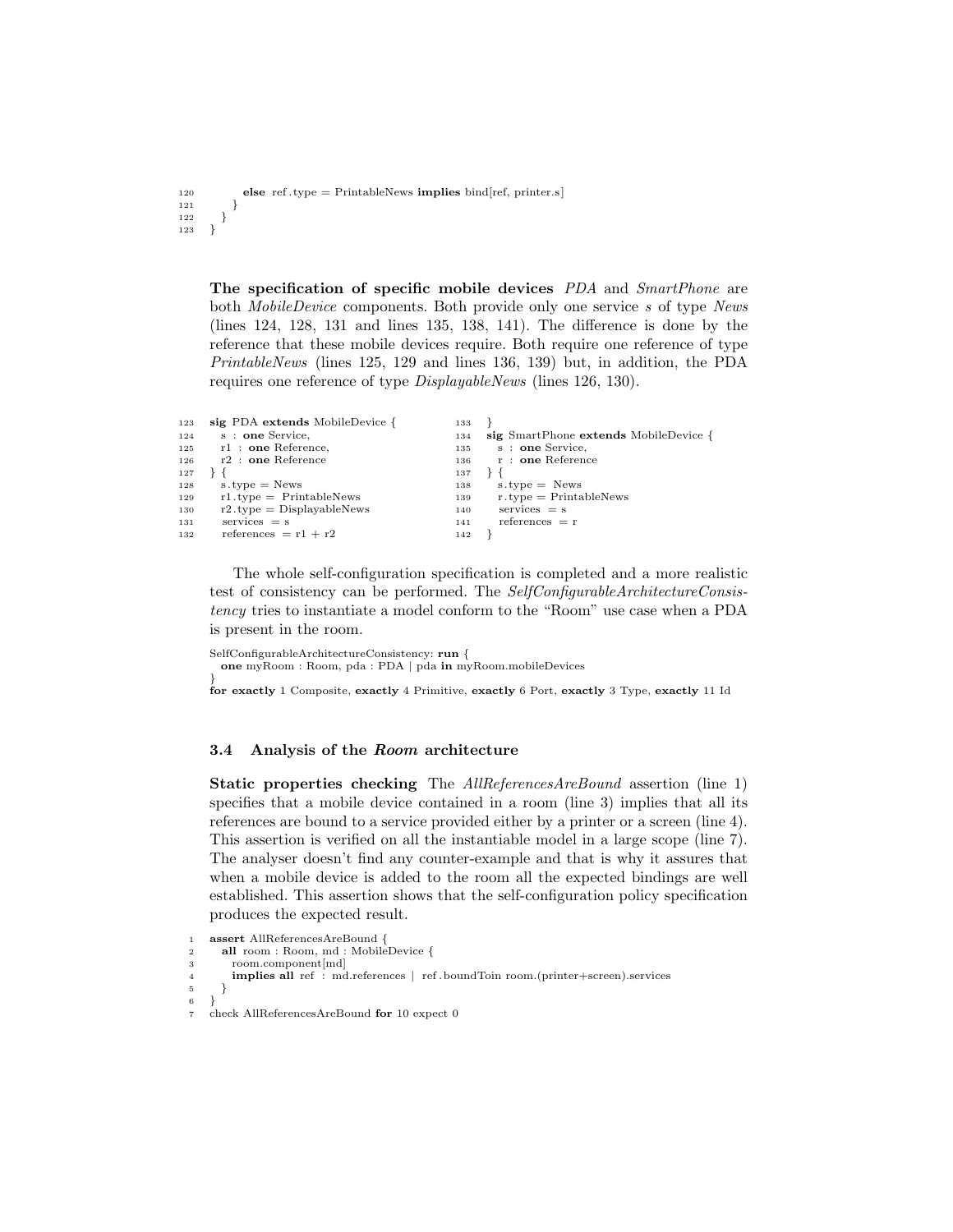Dynamic properties checking A more interesting use of the Alloy Analyser is to find non-explicit dynamic properties. The following assertion specifies that a MobileDevice primitive dynamically added in a Room composite implies that this primitive is also in the mobileDevices set of the Room composite. The analyser doesn't find any counter-example and it proves that an explicit constraint on the component model implies an implicit constraint on the self-configurable architecture. Indeed the *addComponent* predicate formalizes the adding of a component in a composite by preserving the state of the composite. The following satisfied assertion proves that if this predicate is applied on a Room composite and a MobileDevice primitive it implicitly implies that the MobileDevice primitive is also contained in the mobileDevices set of the Room composite. Even if this fact result from the conjunction of all constraints of the whole system, we want to highlight the fact that this constraint has never been expressed and that is a consequence of other constraints.

```
1 assert AddComponentImpliesMobileDeviceInRoom {
2 all room1, room2 : Room, md1, md2 : MobileDevice {
3 addComponent[room1, md1, room2, md2]
4 implies md2 in room2.mobileDevices
5 }
\epsiloncheck AddComponentImpliesMobileDeviceInRoom for 10 expect 0
```
## 4 Related Work

In [3], Bradbury et al. highlight that formal methods are used to provide formal specification languages for designing dynamic software architectures. Works presented in [1], [5] and [6] are also based on logic-based formalisms but they aim at providing formal specification languages where our work provides rigorous and formal methodology to specify, verify and analyse self-configurable component-based systems on top of the use of a formal specification language.

In the domain of CBSE, Architectural Description Language (ADL) have been proposed in order to describe the configuration and the assembling of component-based systems [14]. Generally, the semantics of the underlying component model and of the description language are not clear and are hard-coded in their compiler/interpreter. Nevertheless, two works aim to describe dynamic architectures. The Plastik framework [8] provides a unique formalism (extending Acme/Armani ADL) to specify dynamic architecture (implemented with the OpenCOM component model [4]). Armani (now full part of Acme) allows to set invariants on architectures and some additional statements allows to imperatively describe the architectural reconfigurations Wright [2] is an ADL based on formal method, i.e., the Communicating Sequential Processes (CSP) process algebra and allows to formalize the dynamic behaviour of architectural connections. FracToy approach explicitly focuses on the description of component-based systems and allows to describe and reason on the architectural evolution of the system. The use of Alloy provides an unified, declarative, and constraint-based way of description.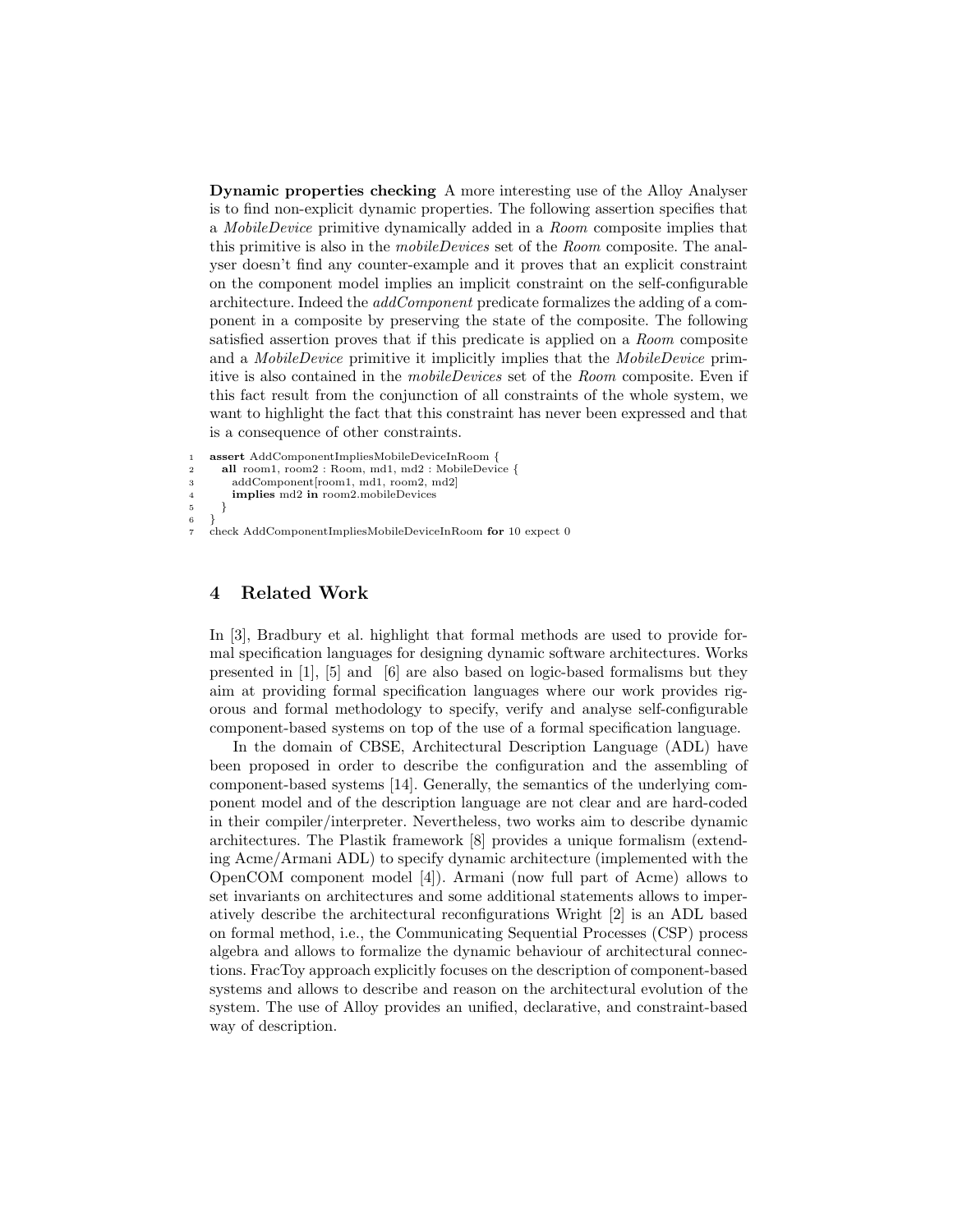Among Alloy community, Alloy has been already used in CBSE. In [7], Darwin ADL has been formalized with Alloy. This work presents a formalization of the Darwin component model and specifies an architecture built on to top of this model. In this work, constraints are only to express static invariants on the architecture. In [13], a way to formally express and verify properties of Acme architectural styles. Acme styles are mapped to Alloy in order to use the Alloy Analyser to check consistency and properties on these styles. In this work, the dynamic nature of software is not considered. Other works focus on the way to modelize existing component models using Alloy. It is the case for COM in [11] and Fractal in [15]. These works aim to formally specify component models that are originally specified in natural language. Thereby, they can highlight properties on the model that are ambiguous in the textual specification. The FracToy approach is not dedicated to a specific component model and allows, in addition, to specify, verify, and analyse both the component model and the self-configurable architecture built on top of these component model.

## 5 Conclusion and future work

In this paper, we have presented FracToy, a rigorous and formal methodology for specifying, verifying and analysing self-configurable component-based systems. This methodology is divided into two main steps: specify the component model and specify the self-configurable architecture.

The FracToy methodology was applied to design the Room self-configurable component-based system, both the underlying component model and the selfconfigurable component-based system. This example has shown how to efficiently use the Alloy analyser in order to exhibit static/dynamic and not necessary explicit properties on the architecture. The Alloy formal specification language proves that it fits to the specification of such systems. Indeed the underlying theory of Alloy, i.e., the set theory, is closed to the component-based programming and its analyser allows fast analysis, debugging, and visualizing. Moreover, this approach provides a unique paradigm for specifying, verifying and analysing systems. In addition, the first-order relational logic approach allows to design self-configurable systems in a declarative and constraint-based way without considering syntactic and technical concerns. Thus, specifications describe what the system should be, not how the system should do it. The system is described according to the different states that it can reach instead of describing the sequence of operations to execute to reach a certain state.

Nevertheless, the FracToy approach is limited by a built-in limitation of Alloy. Indeed, as other model finder, all Alloy model instantiations has to be performed in a defined scope. As a consequence, highlighted properties are fully true only in this scope. Moreover, by writing the Room use case in Alloy, we have identified some recurring syntactic patterns and that specification auto-generation can be expected. That is why, on the short term, we plan to add syntactic sugar on top of the FracToy description to fill this gap.